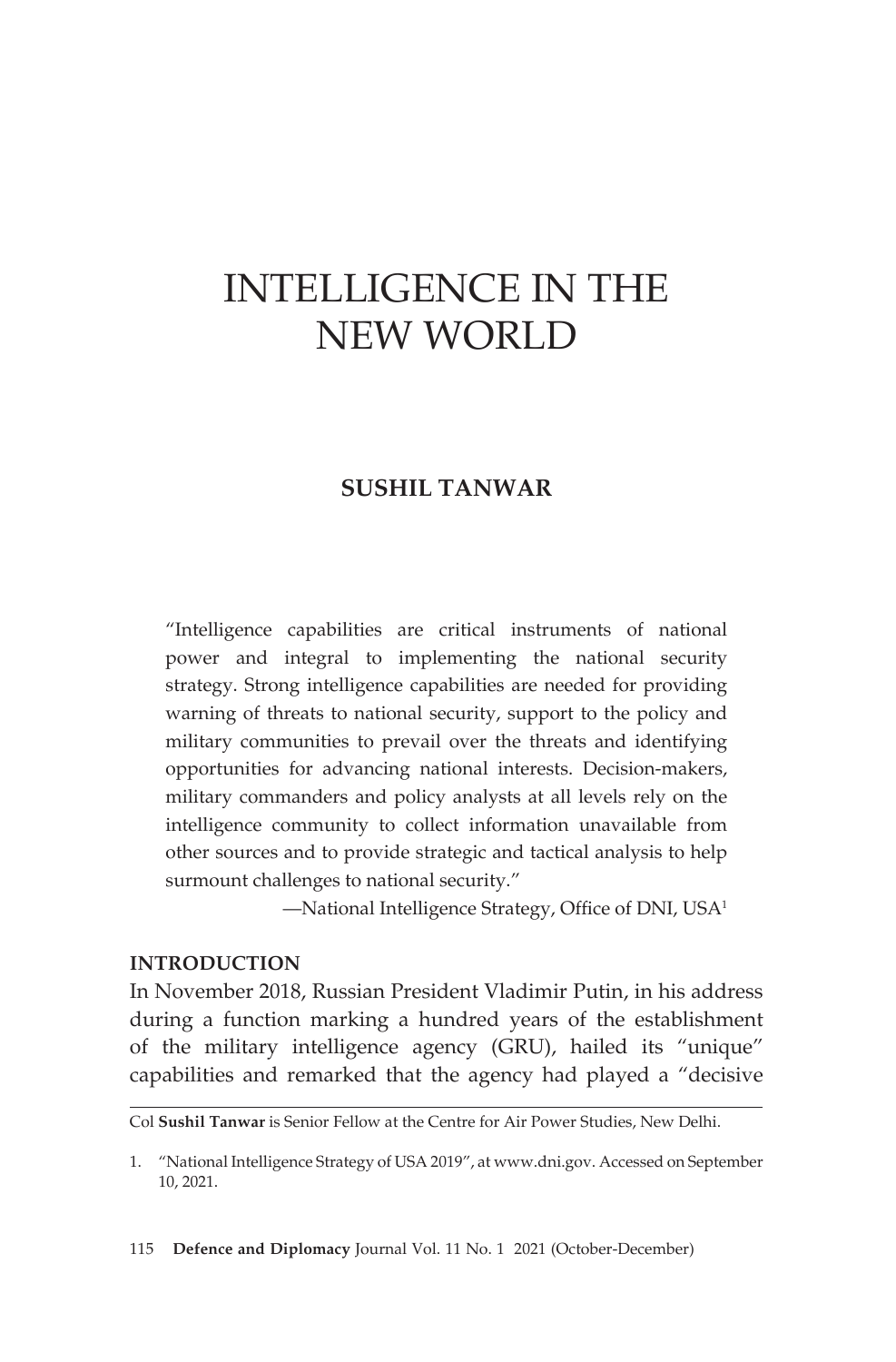INTELLIGENCE IN THE NEW WORLD

role in dealing devastating blows to terrorism and restoring peace in Syria".<sup>2</sup> This somewhat rare public adulation was an apt testimony to the constantly expanding scope of intelligence in the new age world.

The field of intelligence, though, is as old as mankind itself. Sometimes referred to as the "World's second oldest profession", there is definitely a certain kind of fascination, glamour and even mystique attached to the profession of intelligence.

Intelligence has traditionally fulfilled wide-ranging crucial functions in national security, diplomacy and statecraft. Ever since ancient times, the discipline of intelligence has played a key role in not only ensuring the security of nations but also in strengthening various other instruments of national power. Intelligence is therefore increasingly been considered as the "First Line of Defence" of any country.

Each country has developed a peculiar system of intelligence mechanisms but globally all the intelligence agencies have been affected by the modern developments especially in the field of technology. The complex modern-day threat environment and the changing nature of warfare have forced a major change in the role and methodology of functioning of intelligence agencies. They, therefore, need to adapt themselves to cope with these international complexities and technological transformations.

Intelligence is a user-driven tool of decision-making and must provide policymakers with a wide range of options and tools. It is imperative for decision makers to understand the various disciplines of intelligence, including collection, analysis and dissemination in order to utilise them fully.

#### **SCOPE AND TYPES OF INTELLIGENCE**

Every individual, organisation and nation strives for information that will preserve their interest, reduce risks and contribute to their well-being. Intelligence means different things to different people. Intelligence and Information, while slightly different, are often confused with each other. Intelligence is basically the information

<sup>2.</sup> Raed Jaber, "Putin 'Proud' of Russian Intelligence Role in Syria", *Aawsat*, November 4, 2018, at https://english.aawsat.com//home/article/1448996/putin- %e2%80%98proud%e2%80%99-russian-intelligence-role-syria. Accessed on September 18, 2021.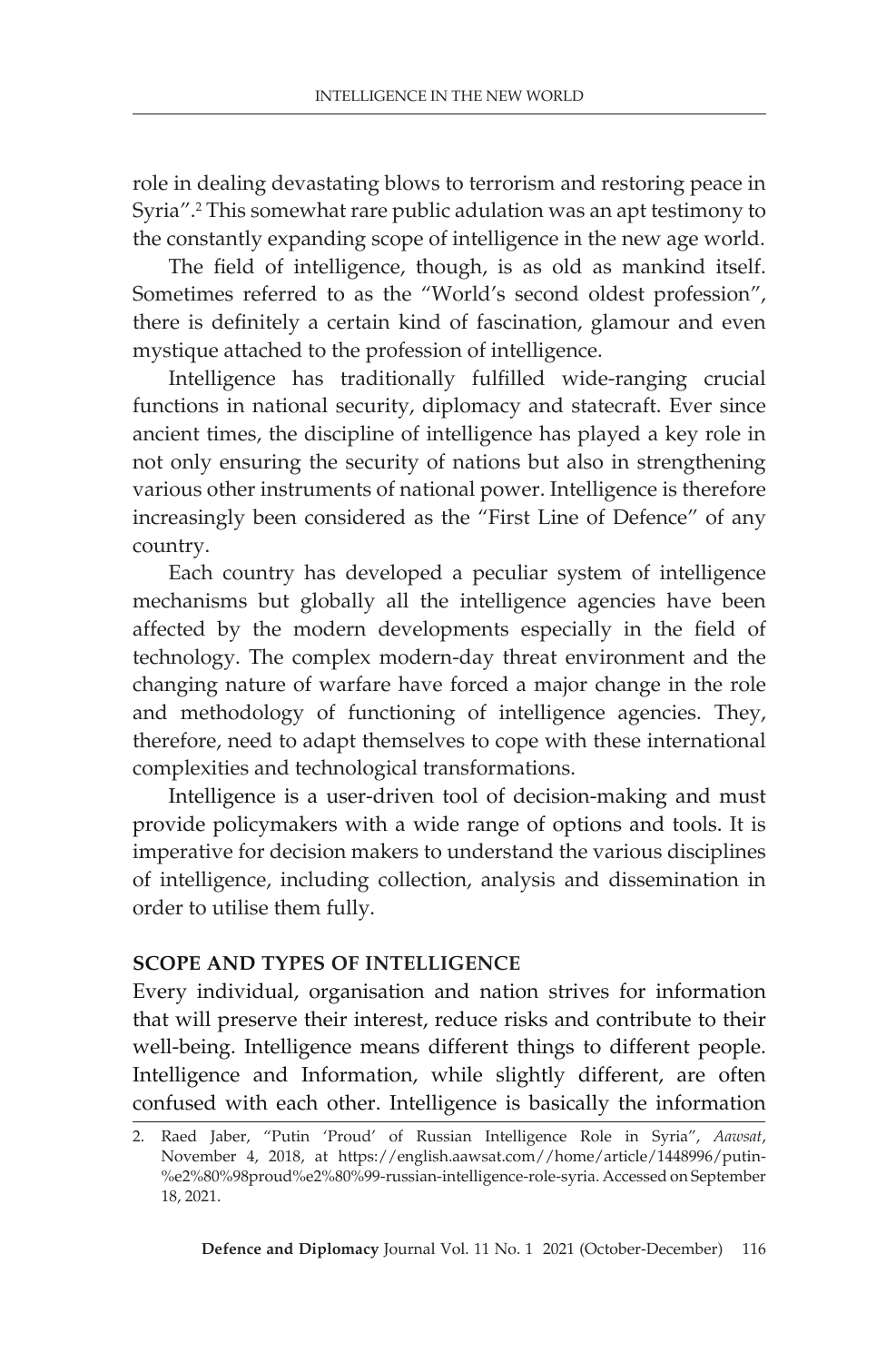that has been processed to meet a specific requirement. A commonly stated dictum to differentiate between the two is that "All intelligence is information but not all information is intelligence".3 The Hoover Commission report has defined intelligence as the "collection, collation, analysis and assessment of information pertaining to national security or having a bearing on formulation of national strategies."4

In a modern sense, intelligence is closely related to three major fields or consumers, namely, National Security, Law Enforcement and Economic Business. Although these three end-users have their own peculiar requirements and challenges, they are also interlinked in many ways. For example, an intelligence operation to penetrate a religious fundamentalist organisation may reveal foreign linkages and illegal corporate funding.

Intelligence is related to capabilities and intentions of adversaries and may cover a wide array including military, political and economic fields. It is in essence a user driven multi-domain specialised activity which is generally undertaken on three broad aspects, i.e., External Intelligence, Counter-Intelligence and Covert Operations.

Depending on the level and type of information, External Intelligence can be further subdivided into two broad segments, i.e., Strategic Intelligence and Tactical Intelligence.

**Strategic Intelligence** is related to strategic or larger issues concerning **c**apabilities and intentions of foreign countries. A nation needs these inputs to plan and accomplish its strategic aims. Development of space programme or acquisition of missile capability by an adversary is one such example of strategic intelligence. **Operational or Tactical Intelligence** is primarily related to combat intelligence which is information required by commanders for executing actions within an operational area to achieve immediate operational and tactical objectives. Mobilisation and deployment of troops in a particular area can be categorised as operational intelligence.

<sup>3.</sup> Mark M. Lowenthal, "Intelligence—From Secrets to Policy", CQ Press, 2009.

<sup>4.</sup> Office of the Historian, "Report by the Task Force on Intelligence Activities of the Commission on Organization of the Executive Branch of the Government", at https://history.state.gov/historicaldocuments/frus1950-55Intel/d220. Accessed on September 27, 2021.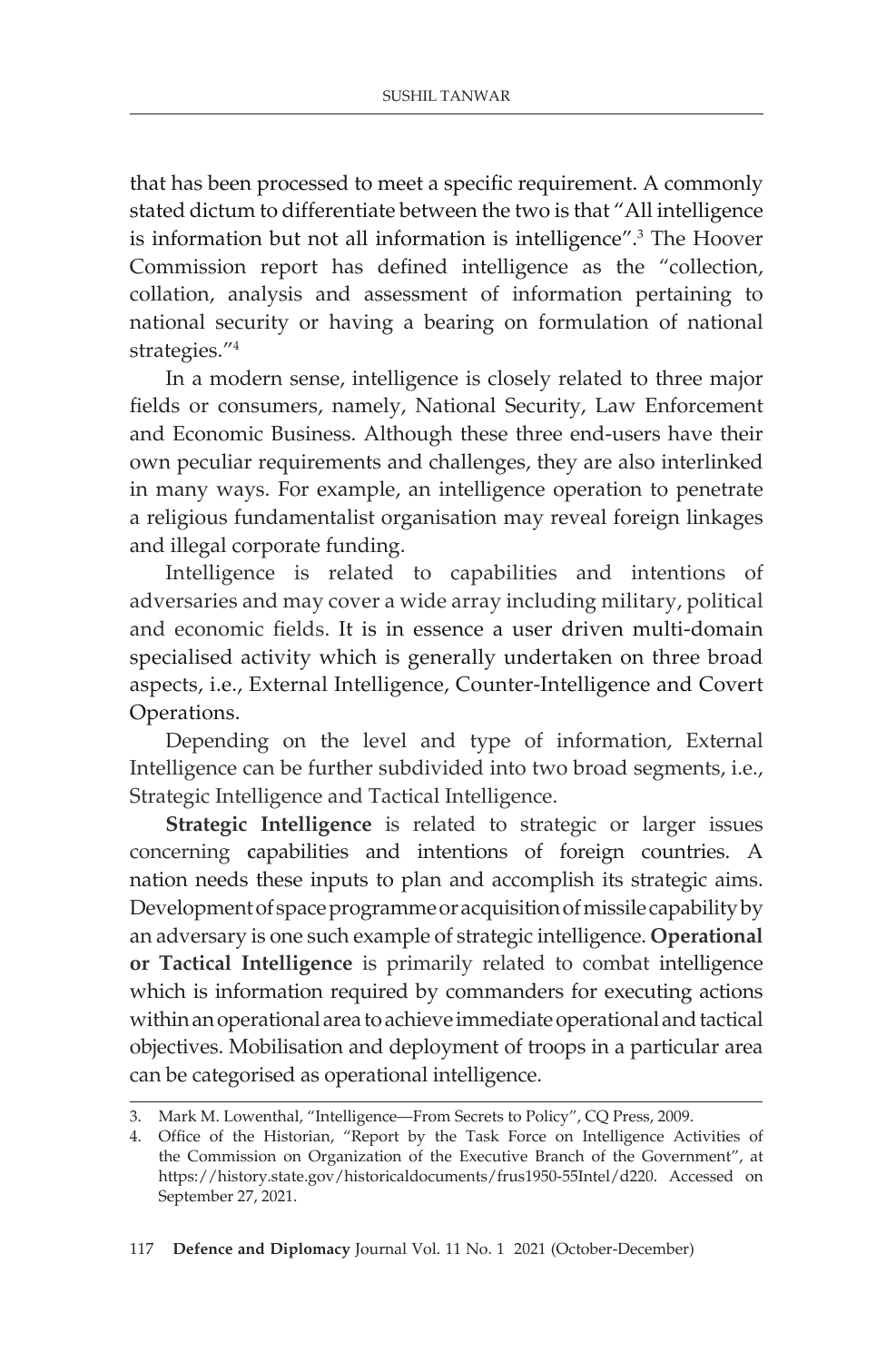**Counter-Intelligence** are those actions taken by an intelligence agency to prevent adversaries from acquiring own information and ensure that the hostile activities of espionage, sabotage and subversion are neutralised. Counter-intelligence supports the intelligence process by focusing on the acquisition efforts of foreign intelligence agencies. Some countries also work on the principle that Counterintelligence should deal with issues, such as protecting own scientific advancements, combating terrorism, and narcotics trafficking.

It is no secret that many nations use their Intelligence agencies to not only gather intelligence but also to undertake covert actions and achieve their national objectives. These covert actions may range from armed intervention to influence operations. Some experts consider covert action as an essential component of intelligence functions while some characterise it as an additional activity, somewhat separate from the main business of intelligence. One of the earliest covert operations conducted by CIA nicknamed "Op Mocking bird" was aimed at influencing the media.<sup>5</sup> Many American journalists and intellectuals were recruited to primarily oppose communism. "Active Measures" is a legacy of the erstwhile Soviet Union which involved conduct of influence operations by its intelligence agencies. In four years between 1972 and 1975, KGB reportedly planted more than 17,000 articles in Indian media as part of their attempts to discredit the USA.<sup>6</sup> Although there hasn't been any conclusive evidence yet, many people still suspect that the 2016 Presidential elections in US were influenced by Russia.<sup>7</sup>

#### **EVOLVING DYNAMICS: A PARADIGM SHIFT**

The contours of national security frameworks across the globe are being shaped by emerging issues such as technological developments, economic considerations, demographic dynamics and environmental

<sup>5.</sup> China News Zone, "CIA's Operation Mockingbird a precursor of US manipulation of world public opinion", *Helsinki Times*, November 10, 2021, at https://www. helsinkitimes.fi/china-news/20343-cia-s-operation-mockingbird-a-precursor-of-usmanipulation-of-world-public-opinion.html. Accessed on November 18, 2021.

<sup>6.</sup> Christopher Andrew, *The Mitrokhin Archive II: The KGB in the World*, Paperback 2018.

<sup>7.</sup> Sophie Marineau, "Fact check US: What is the impact of Russian interference in the US presidential election?", *The Conversation*, September 30, 2020, at https:// theconversation.com/fact-check-us-what-is-the-impact-of-russian-interference-in-theus-presidential-election-146711. Accessed on November 23, 2021.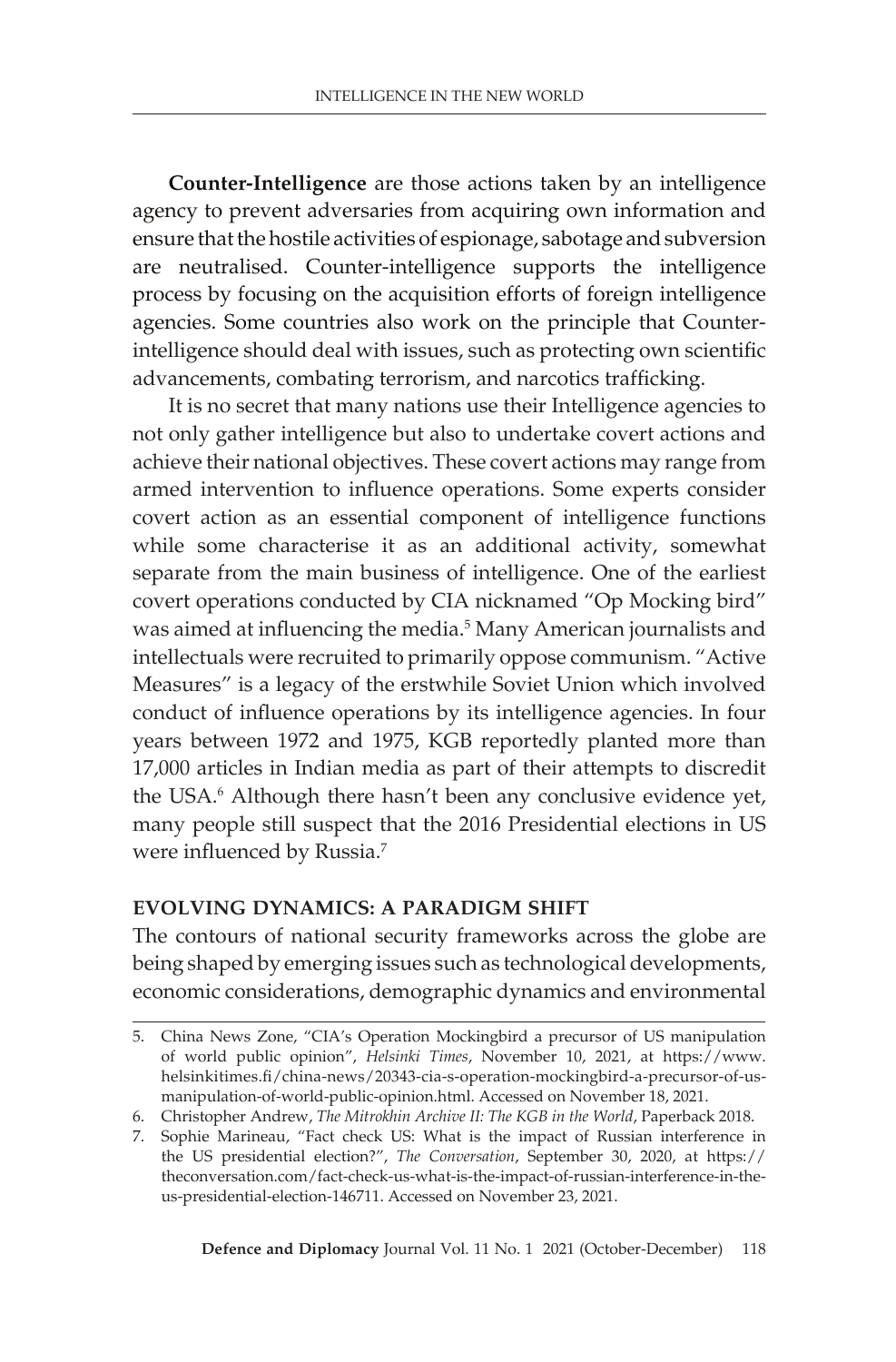concerns. These paradigm changes have also impacted the role and functioning of intelligence structures thereby providing fresh possibilities and challenges to the intelligence community.

**Nature of Warfare.** The nature of wars has undergone a paradigm shift due to which asymmetric and unconventional forms of conflict, or what is known as '5th Generation Warfare' or 'Unrestricted Warfare' has become predominant. The revolution in military affairs and resultant doctrinal evolution has led to newer ways of force application with concepts such as effectbased operations, joint warfighting, multi-domain operations, etc. Intelligence and precision engagement is critical for adopting these new ways of waging wars. Modern militaries are therefore becoming increasingly dependent on intelligence, sensors and networks. The generic term, ISR, meaning intelligence, surveillance, and reconnaissance, has become even more critical towards warfighting and military decision making.

The threats that nations face today are no longer only about conventional territorial threats from adversaries but have become more complex and non-traditional. The scope of these threats has expanded to include international terror, social unrest and organised transnational crime such as drug running and cybercrimes. The COVID-19 pandemic has brought to fore another dimension of statesponsored biological threats.<sup>8</sup> This diverse proliferation of various actors, different sources of conflict and innovative means of using force have resulted in a complex threat matrix for any independent state. For a developing country like India, the uncertainties and instabilities of the strategic environment in a polarised world will further add to the challenges of upholding national security.

**Technological Developments.** The pace and reach of technological developments has increased manifold in the modern world and is accelerating at an even faster pace. The developments in Biotechnology, Artificial Intelligence, Robotics and Nanotechnology, or the BARN revolution, have impacted every field of human endeavour. This has transformed the nature of social and

<sup>8.</sup> Agencies, "Scientists in China discussed weaponising coronavirus in 2015: Report", *Business Standard*, May 9, 2021, at https://www.business-standard.com/article/ current-affairs/scientists-in-china-discussed-weaponising-coronavirus-in-2015 report-121050900916\_1.html. Accessed on September 18, 2021.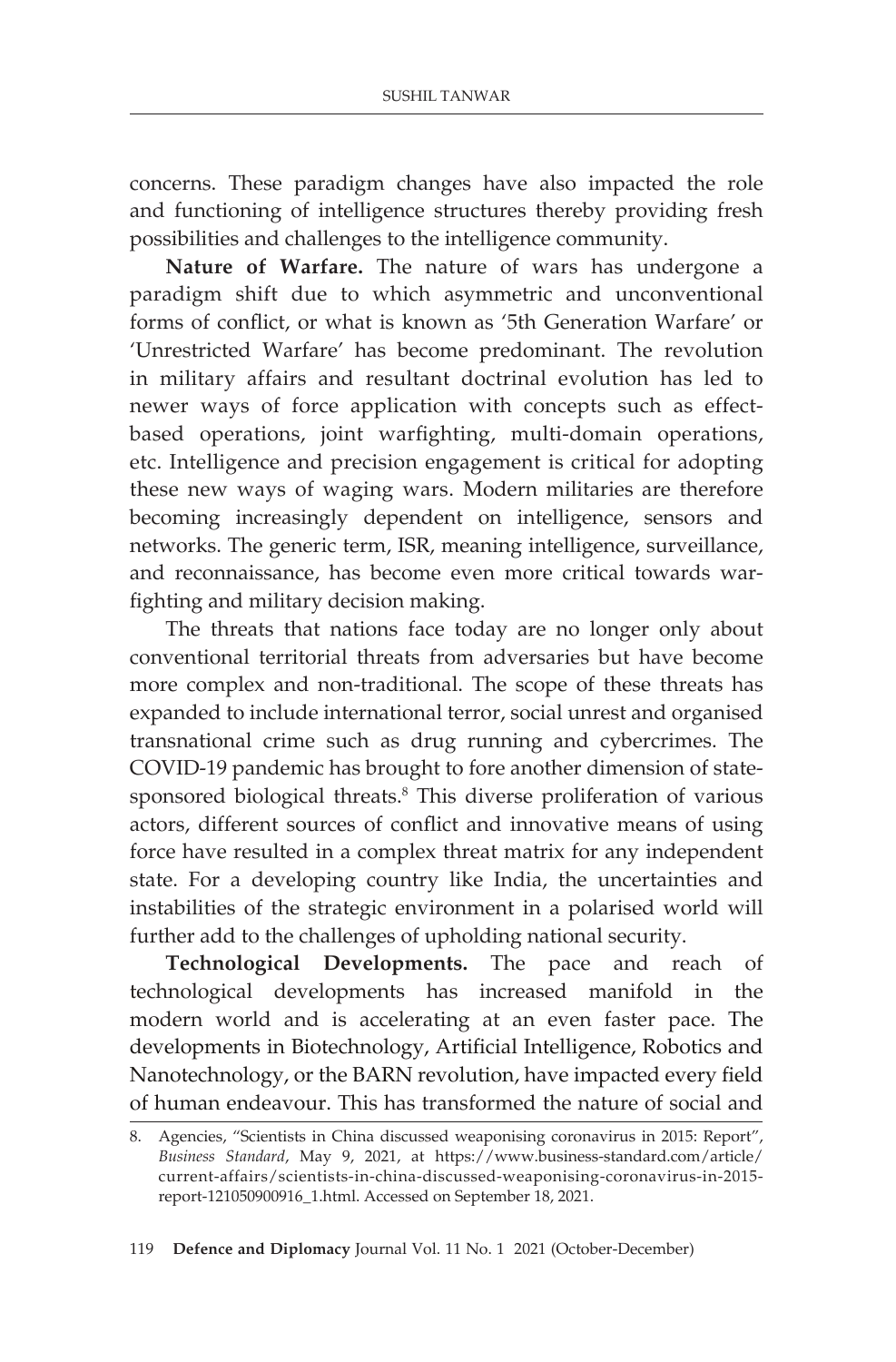individual beliefs and capabilities thus creating new disruptions and tensions. Emerging technologies, such as artificial intelligence and big data analytics, have fundamentally transformed the security architectures across the globe while simultaneously posing unique and unprecedented challenges from technologically proficient adversaries.

Modern developments have resulted in increase in the quantum and nature of information available. This exponential growth in volume, speed and range of information has far-reaching impact on national security and military planning. While earlier times were characterised by scarcity of information, intelligence analysts now are faced with information overload. Easy availability of information tools at a low cost to the common man has not only led to empowerment of individuals but also made them more vulnerable.

The attitude of the common man towards intelligence has changed over the years. Each human being is today either a potential intelligence target or a potential collector of intelligence. Many organisations and even individuals have started to actively indulge in the field of professional intelligence and security analysis. The rapid growth of social media, easy access to information and familiarity with basic analytical tools has enhanced the value of open source intelligence. In addition, the challenges of strategic and operational environment have resulted in an increase in the number and kind of intelligence consumers. The requirements of such end-users are bound to vary enormously. They are also now increasingly receiving data from nonintelligence sources that compete for attention and confidence.

#### **TRANSFORMING INTELLIGENCE: IMPACT OF CHANGES**

The changes described in the preceding paragraphs have become increasingly relevant to the profession of intelligence and have wideranging implications on the functioning of intelligence agencies. Intelligence in the 'New World' is full of extraordinary opportunities and formidable challenges. The age-old traditions and techniques practised by the intelligence community are no longer adequate to deal with modern complex threats. There is therefore a need for intelligence agencies to move beyond traditional tradecraft and adopt new methods.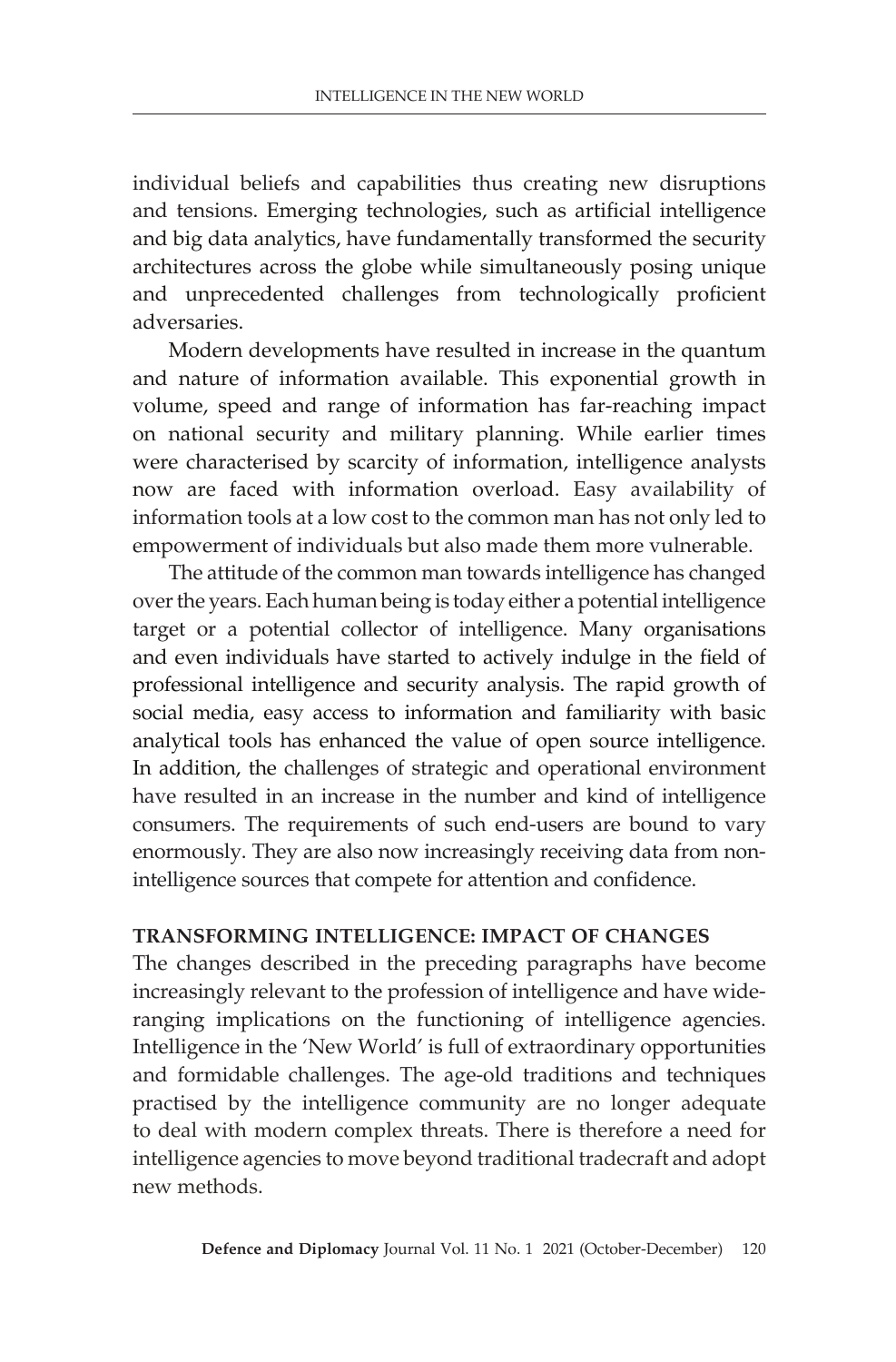### **PRINCIPLES AND CONCEPTS**

With the improvement in military equipment, communication systems and other technological innovations, the distinction between Strategic and Tactical intelligence is now getting blurred. Intelligence inputs can no longer be strictly compartmentalised in terms of time and magnitude. Due to the speed and availability of information, the policymakers and military hierarchy want to be aware of minutest details. This has resulted in "tacticisation" of intelligence inputs requirements wherein intelligence professionals no longer have the luxury of discretion and now have to feed the policy planners with the smallest details.

The traditional concept of "Intelligence cycle" is also undergoing a rethink. Due to the increased velocity and volume of information, there is now a greater interplay between collection, analysis and decision making. Thus the intelligence cycle which is sequential in nature may no longer be adequate to cope with speed of information flow. Analysts will therefore have to constantly think ahead and raise intelligence requirements in anticipation of future developments.

#### **ROLE AND RANGE OF ACTIVITIES**

Although the "traditional" threats such as interstate conflicts and rivalries will continue to be the top priority for intelligence agencies, the modern complex threats like international terrorism and domestic instability have acquired additional focus for intelligence professionals.

Since the nature of warfare has undergone a paradigm shift, traditional understanding and functioning of intelligence services must also change from providing battlefield intelligence during operations to a proactive broad-based role of combating adversaries even during peacetime. Military concepts have become increasingly intelligence-centric. Future concepts of operation such as multidomain operations will therefore require timely collection, seamless fusion and quick dissemination. China, for instance, has already made "Intelligentised Warfare" as its core military strategy. Li Minghai, Associate Professor at the National Defense University, elucidates Intelligentised Warfare as "integrated warfare based on Internet of Things (IoT) systems that uses intelligent weaponry and equipment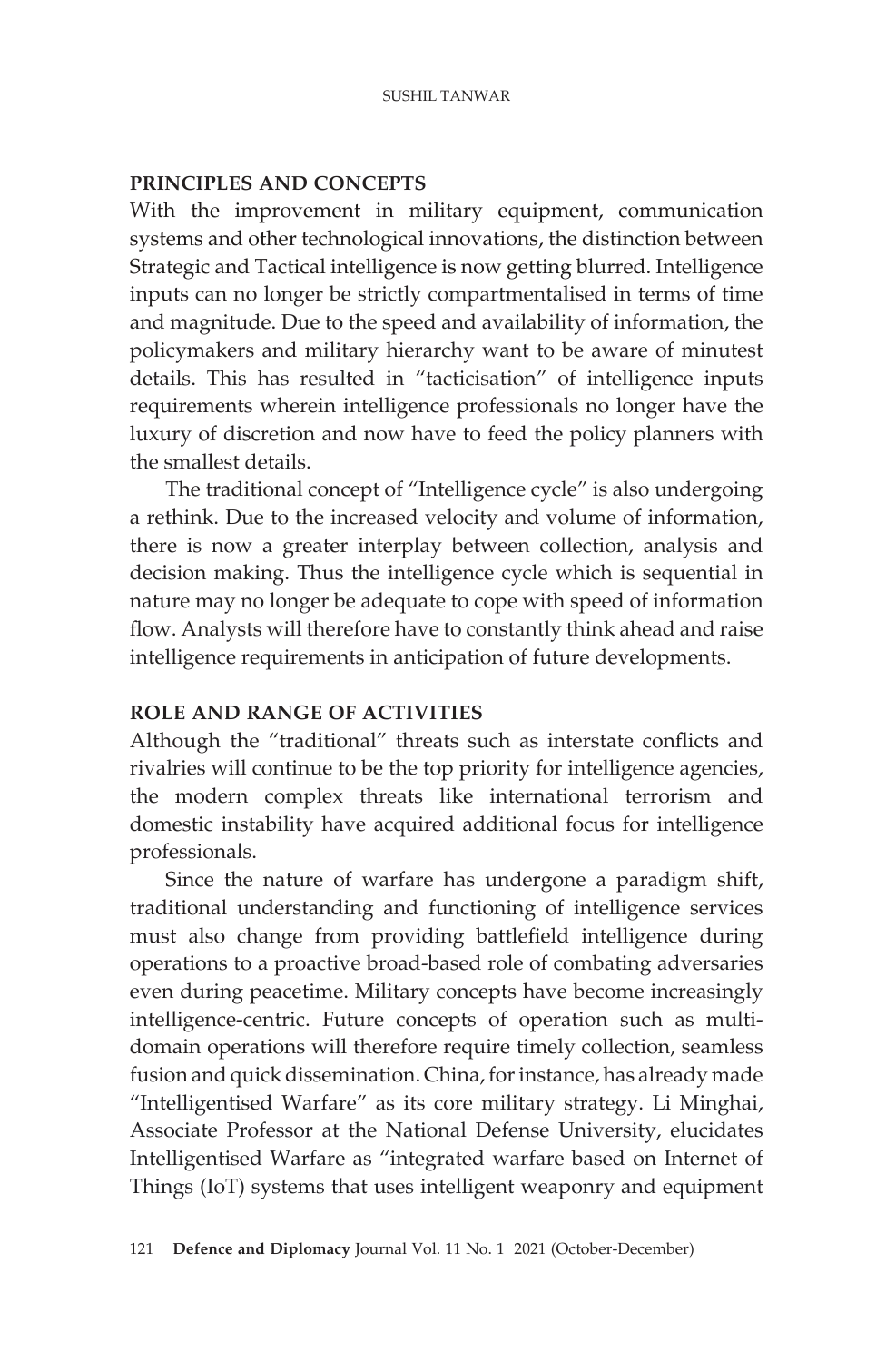and their corresponding operational methods in the land, sea, air, space, electromagnetic, cyber and cognitive domains."<sup>9</sup>

Since the future battlefield will be characterised by multiple sensors resulting in collection of large volume of data about the activities of adversaries, it will be important to not only focus on intelligence collection assets but also on investing in intelligence processing tools. Failure to do so will result in information overload and inability to sift the relevant pieces of information which may paralyse timely decision making. This changing information environment will force a change in the conduct of military intelligence analysis.

Intelligence agencies are now increasingly contributing towards a nation's ability to build and control narratives. A globally networked and dense public information environment offers exciting opportunities for waging information warfare. Intelligence agencies are in a unique position to play a crucial role in this potent tool of statecraft.

# **TECHNOLOGICAL AGILITY**

The adoption and assimilation of emerging niche technologies into the methods by which intelligence inputs are collected, analysed and disseminated will therefore be central to the success of intelligence organisations. Exploitation of technologies, such as cloud computing and big data analytics, will enable intelligence agencies to 'process' information at a much grander speed and scale.<sup>10</sup> The shift to technical collection and automated analysis of data has already revolutionised the intelligence world. This transformation from an ancient craft into a technical enterprise hinges on adopting technical capabilities in the areas of data collation and interpretation.

The intelligence dimensions of the cyber domain are also quite significant. Since most of the critical infrastructure used by individuals and organisations is based on information technology, use of cyber

<sup>9.</sup> Maj Gen P. K. Malick (Retd.), "Defining China's Intelligentized Warfare and Role of Artificial intelligence", VIF Paper, March 2021, at https://indianstrategicknowledgeonline. com/web/Defining%20China%20Intelligentized%20Warfare%20and%20Role%20 of%20Artificial%20Intelligence.pdf . Accessed on September 18, 2021.

<sup>10.</sup> Ardi Janjeva and James Sullivan, "UK Intelligence Agencies and the Commercial Cloud: What Does It All Mean?" RUSI, November 5, 2021, at https://rusi.org/exploreour-research/publications/commentary/uk-intelligence-agencies-and-commercialcloud-what-does-it-all-mean. Accessed on November 10, 2021.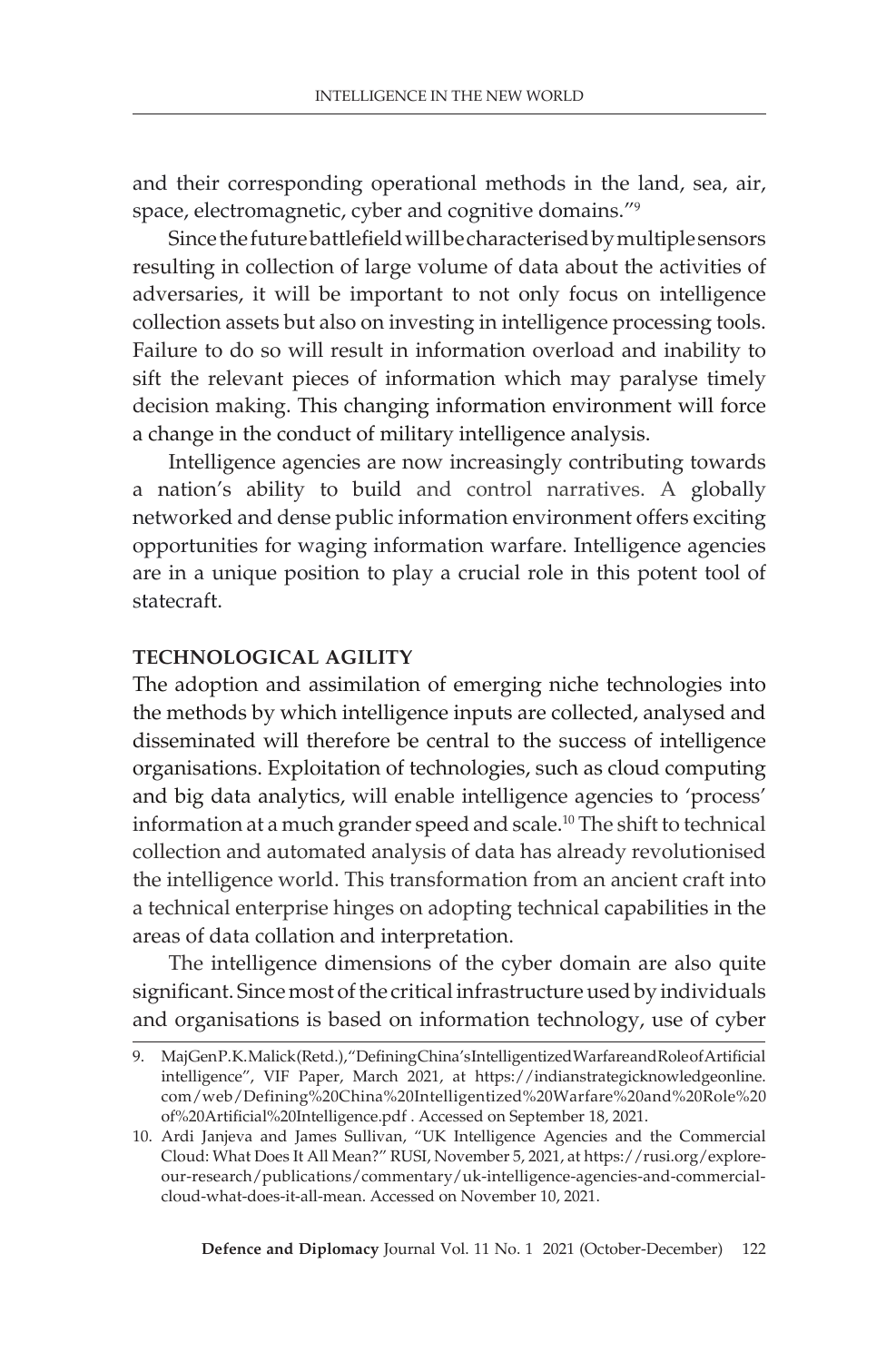tools for both offensive and defensive measures has become a key consideration for intelligence agencies.

**Human Resources.** Despite far-reaching progress in technical abilities, intelligence professionals remain convinced that the fundamental role of human intelligence will not change. In a more complex world, there will always be the need to understand the intentions and motivations of people in target countries. However, there is a need for practitioners of HUMINT to develop specialised skills like social engineering. Availability of tech tools will have to be suitably exploited to complement and qualitatively enhance HUMINT skills. In the Stuxnet attack on Iran's uranium enrichment program in 2010, the cyber sabotage operation was probably carried out by an insider with technical skills and physical access to the controlling computer systems.<sup>11</sup>

**Public Profile.** Intelligence agencies are traditionally believed to be operating in a cloak of secrecy. However, in this information age there is more public glare on intelligence agencies. Many intelligence services now have websites and active presence on social media platforms. They also increasingly use the media channels for propaganda and even for recruitment of new personnel.<sup>12</sup> Crowd sourcing of information is a reality which will define the new frontiers of public private partnership in intelligence matters.

**Operational Security.** In 2013, Edward Snowden, a contractor employed with US National Security Agency, turned whistle-blower and revealed the mass surveillance programme being undertaken by US intelligence agencies.<sup>13</sup> While espionage and surveillance have been traditional functions of intelligence agencies, the issues of intelligence sensitivity and operational security are becoming even more predominant in the modern era. The transformation in military

<sup>11.</sup> Stilgherrian, "Do intelligence agencies need restructuring for the digital disinformation age?", Zd Net, August 26, 2020, at https://www.zdnet.com/article/do-intelligenceagencies-need-restructuring-for-the-digital-disinformation-age/. Accessed on September 18, 2021.

<sup>12.</sup> Marie Fazio, "The U.K. Spy Agency MI5 joined Instagram. It wasn't for the Likes", *The New York Times*, April 23, 2021, at https://www.nytimes.com/2021/04/23/world/ europe/mi5-british-intelligence-instagram.html. Accessed on September 8, 2021.

<sup>13.</sup> Raphael Satter, "U.S. court: Mass surveillance program exposed by Snowden was illegal", Reuters News Service, September 3, 2020, at https://www.reuters.com/ article/us-usa-nsa-spying-idUSKBN25T3CK. Accessed on September 18, 2021.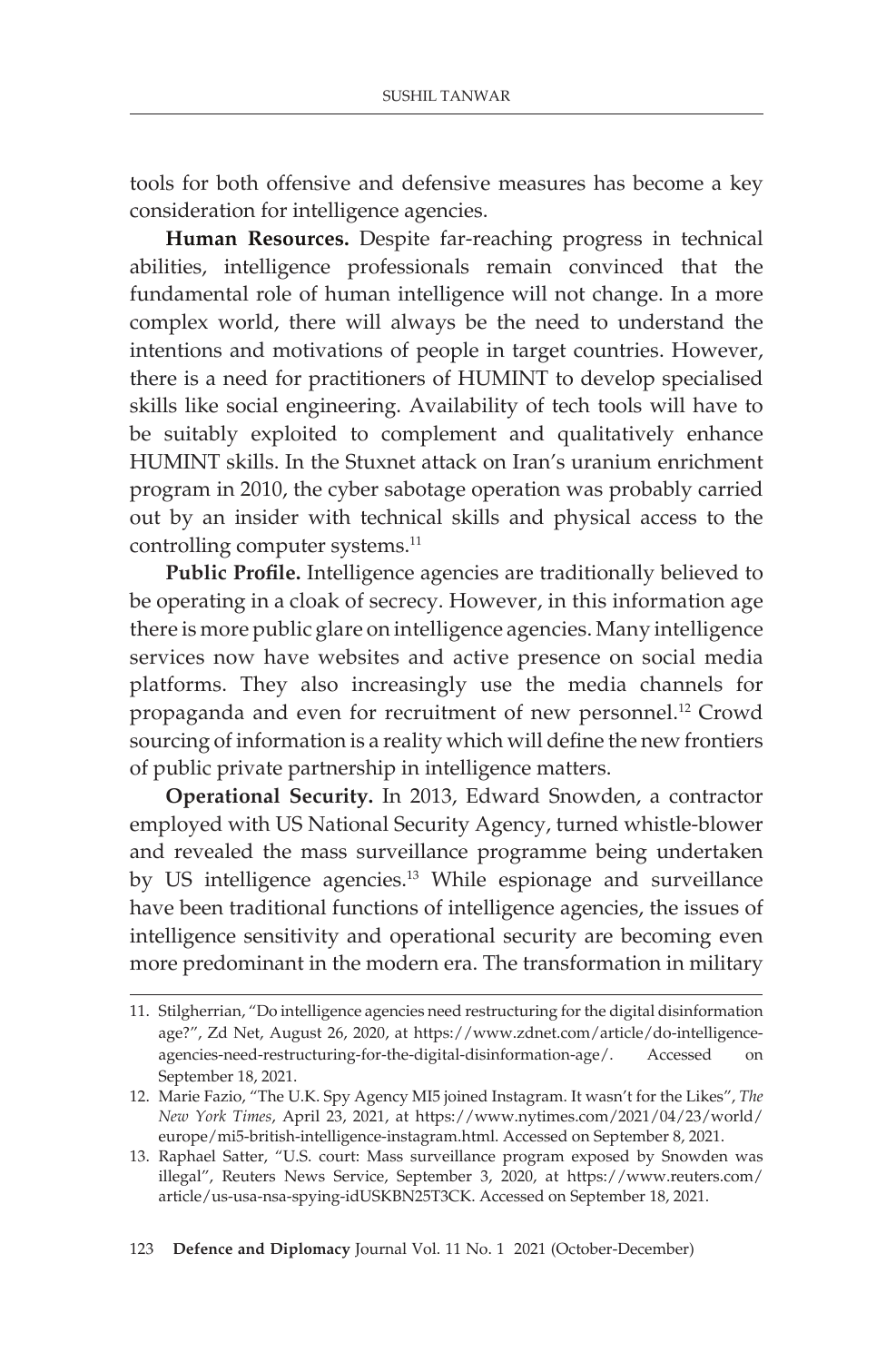systems and their interconnectivity makes them vulnerable as an adversary could find ways to intrude into these systems and render them ineffective. The efforts by intelligence agencies of Pakistan to acquire military secrets from India by cultivating espionage agents have been persistent and quite successful.<sup>14</sup> Since it is becoming increasingly difficult to maintain secrets, any intelligence set-up will also need to have a robust counter-intelligence capability. Similarly, the requirements of widespread dissemination should be balanced with cautious sensitivity.

# **OVERSIGHT**

An efficient intelligence system has to operate with a certain degree of secrecy and discretion. At times these have resulted in extraordinary authority and disproportionate influence in policymaking and execution. This makes creation of a regulatory framework and independent oversight of intelligence activities essential.

The evolution of civil society and concept of civil liberties, especially in the western world, have resulted in a sharp focus on individual privacy and freedom. The global outcry over Pegasus software has reinforced opposition to abuse of power on the pretext of surveillance for national security requirements.15 As a result, intelligence services have come under increased scrutiny and criticism from individuals as well as social groups.

India's neighbour Pakistan is a test case in the perils of disproportionate role of intelligence agencies. The frequent interference by ISI and its notorious record in political engineering and installing favourable regimes are a grim reminder that in a democracy like India, Intelligence activities should be conducted in strict accordance with law, and with responsible oversight and accountability.

<sup>14.</sup> Shiv Aroor, "Army probes data breach as massive Northern Command espionage case could see heads roll soon", *India Today*, February 26, 2021, at https://www. indiatoday.in/india/story/army-northern-command-espionage-case-data-breachdetails-1773365-2021-02-26 . Accessed on September 18, 2021.

<sup>15.</sup> "Demonstrations and inquiries: the global impact of the Pegasus project", *The Guardian*, July 23, 2021, at https://www.theguardian.com/news/2021/jul/23/demonstrationsand-inquiries-the-global-impact-of-the-pegasus-project. Accessed on September 20, 2021.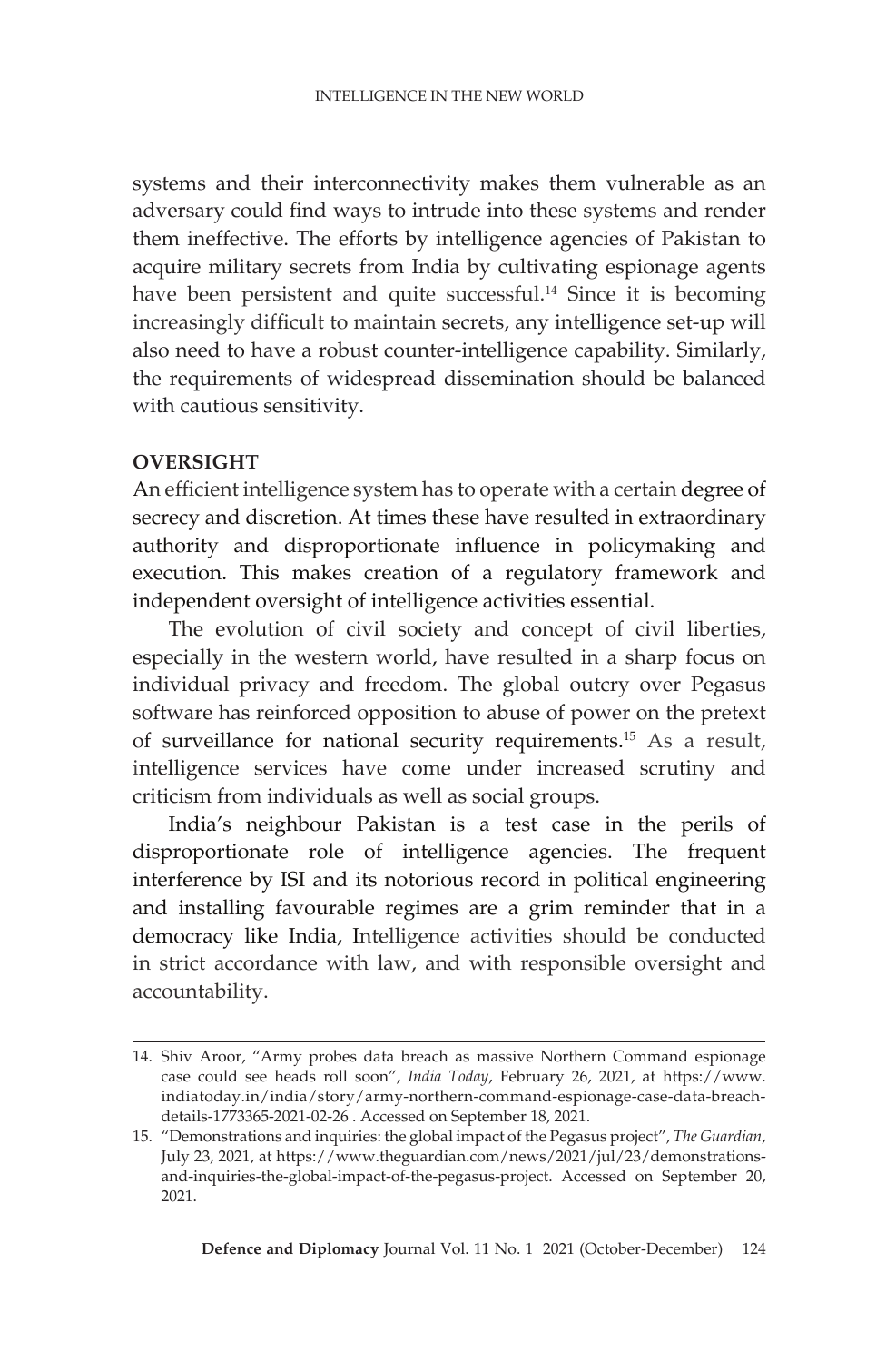#### **INTELLIGENCE PARTNERSHIPS**

In today's complex security environment, it is imperative that intelligence agencies coordinate more closely with intelligence services of other nations. The "Five Eyes" alliance which started during World War II as an intelligence-sharing agreement between the US and UK and now includes Australia, New Zealand and Canada, is a fine example of the benefits of intelligence partnerships.

In March 2018, suspected Russian agents used nerve gas to target former Russian military intelligence officer Sergei Skripal who turned rogue and had provided MI6 with classified information. This bold action on UK soil drew a deliberate response which was led by intelligence agencies of UK who with the help of allies brought out incriminating evidence and coordinated the collective expulsion of suspected Russian intelligence officers from NATO and other states, thus significantly affecting Russian intelligence capability.

During the prolonged stand-off with China on LAC in Eastern Ladakh in June 2020, India also reportedly relied extensively on US for intelligence support. This intelligence sharing, although not based on a formal intelligence partnership, was critical to shaping India's military response.<sup>16</sup>

Apart from forging partnerships with other intelligence services, it has also become paramount for intelligence services to engage with the private sector and exploit their expertise in subjects such as threat analysis and risk mitigation. In fact, some of the services and products, such as satellite imagery are at times considered better than that of the state organisations.

The dynamics of present and future security environment necessitate that intelligence agencies within the country closely coordinate with each other. The multifaceted threats faced by the nation leave no room for turf battles and that is why collaboration amongst various agencies has become extremely important. There needs to be a greater recognition of the possibilities of convergence of efforts and the value of timely sharing as this is a prerequisite for

<sup>16.</sup> Christopher Woody, "The US is helping India keep an eye on China's military, top US commanders say", *Business Insider*, December 23, 2020, at https://www. businessinsider.in/international/news/the-us-is-helping-india-keep-an-eye-onchinas-military-top-us-commanders-say/articleshow/79885909.cms. Accessed on November 18, 2021.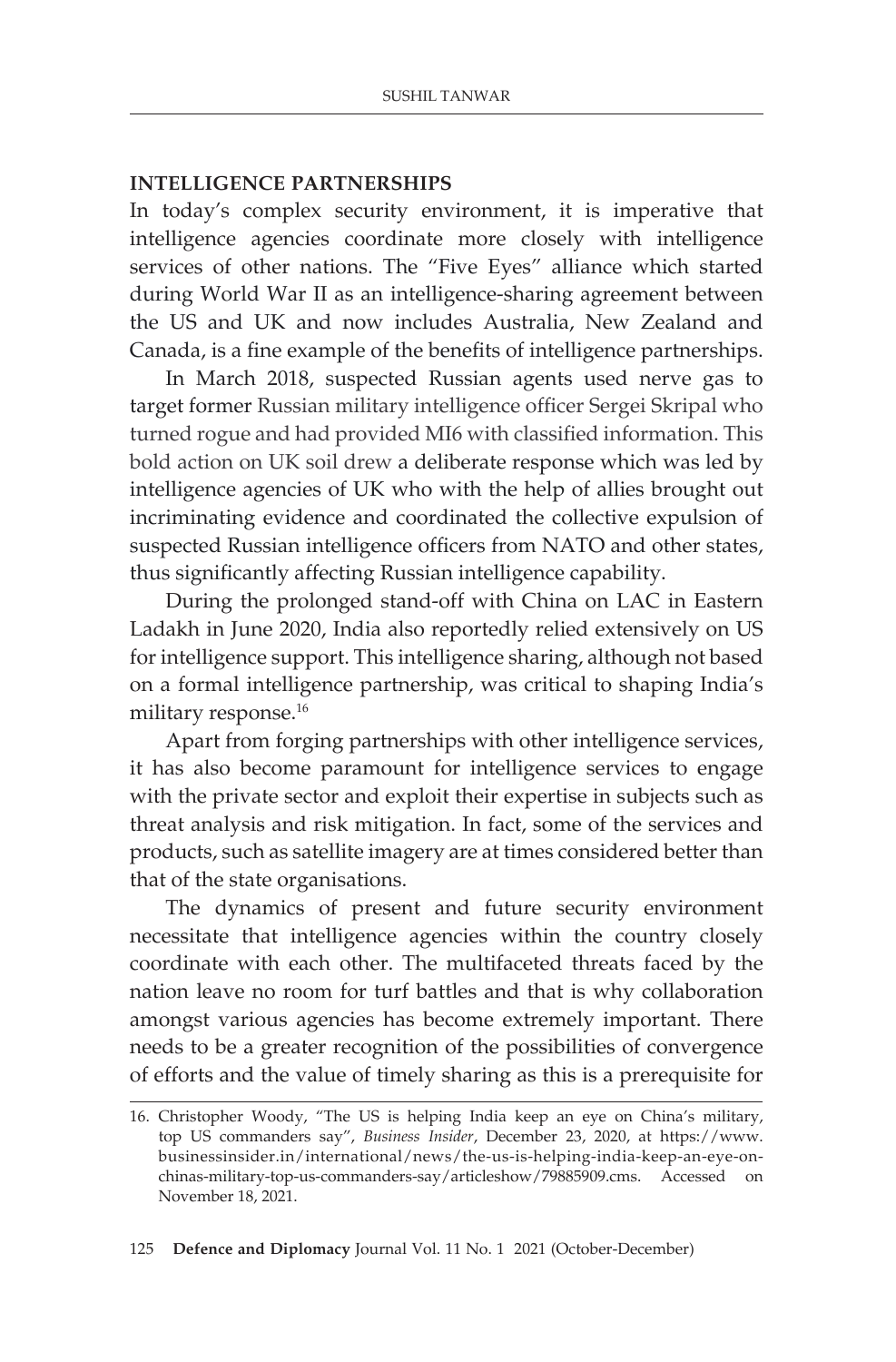informed decision making. This will also reduce duplication of efforts which is a major consideration in a resource scarce country like India.

# **INTELLIGENCE WARS**

While the space for conventional conflicts has definitely reduced, constant competition and contests amongst adversaries and even friends will continue. These confrontations provide a vast battlespace even during peacetime wherein intelligence operations have a pivotal role to play. In May 2021 reports emerged that Denmark's Defence Intelligence Service (FE) assisted the US National Security Agency (NSA) to eavesdrop on political leaders and officials in Sweden, Germany, Norway and France.<sup>17</sup> The disclosures only served to confirm the common belief in the world of intelligence that "Nations may be friendly but there is no such thing as a friendly intelligence service."

 The "Intelligence Wars" are non-hierarchical and predominantly non-kinetic in nature. They not only focus on exploiting information superiority to gain intelligence advantage, but can also be the key to undertaking punitive actions. Active intelligence operations such as covert campaigns and cyberattacks may be potentially provocative, but they also allow tensions between the states to be managed and not go beyond the threshold of armed conflict.

# **CONCLUSION**

The ubiquitous nature of information, exponential growth of technology and the degree of interconnectivity between nations and societies have made the world intensely complex. Consequently, the boundaries between notions of peace and conflict and identification of State and non-state actors are fast disappearing. This has led to greater ambiguity in strategic and security affairs which can only be dealt with through better intelligence capabilities.

Although the basic purpose of Intelligence is to ensure decision makers are not surprised, anticipation and forecasting threats is undoubtedly a precarious profession. Past experiences have shown

<sup>17.</sup> Jon Henley, "Denmark helped US spy on Angela Merkel and European allies—report", *The Guardian*, May 31, 2021, at https://www.theguardian.com/world/2021/may/31/ denmark-helped-us-spy-on-angela-merkel-and-european-allies-report. Accessed on September 28, 2021.